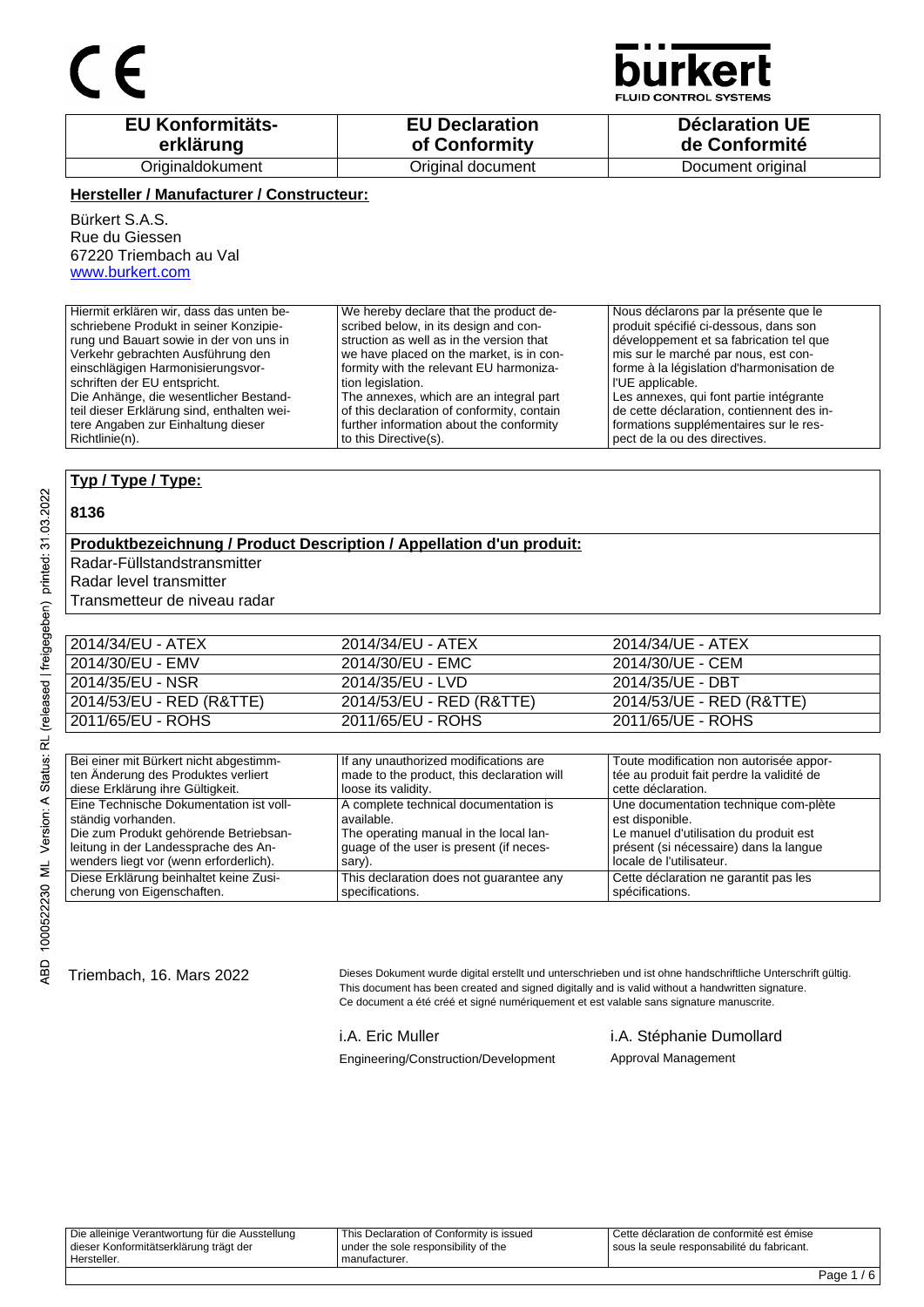



| <b>Anhang ATEX zur</b><br>EU Konformitätserklärung                                                      | <b>Annex ATEX for</b><br><b>EU Declaration of Conformity</b>                                                                 | Annexe ATEX à la<br>Déclaration UE de                                          |
|---------------------------------------------------------------------------------------------------------|------------------------------------------------------------------------------------------------------------------------------|--------------------------------------------------------------------------------|
| Originaldokument                                                                                        | Original document                                                                                                            | Document original                                                              |
|                                                                                                         |                                                                                                                              |                                                                                |
| 2014/34/EU - ATEX                                                                                       | 2014/34/EU - ATEX                                                                                                            | 2014/34/UE - ATEX                                                              |
|                                                                                                         | Reference in the Official Journal of the EU: L 96 dated 29.3.2014                                                            |                                                                                |
|                                                                                                         | Typ / Type / Type (Geräteschlüssel / product specification key / clé de spécification produit):                              |                                                                                |
|                                                                                                         |                                                                                                                              |                                                                                |
| $8136$ <sup>****</sup> -**** <sub>-</sub> ** * <sub>-</sub> ** * <sub>-</sub> ***/** <sub>-</sub> * (1) |                                                                                                                              |                                                                                |
| (1)<br>Variabler Code / Variable code / Variable Code:                                                  |                                                                                                                              |                                                                                |
|                                                                                                         | Gilt nur in Verbindung mit / Only valid in combination with / Est uniquement valable en lien avec: PF05                      |                                                                                |
|                                                                                                         |                                                                                                                              |                                                                                |
|                                                                                                         |                                                                                                                              |                                                                                |
|                                                                                                         |                                                                                                                              |                                                                                |
|                                                                                                         |                                                                                                                              |                                                                                |
| Der oben beschriebene Gegenstand der                                                                    | The object of the declaration described                                                                                      | L'objet de la déclaration décrit ci-dessus                                     |
| Erklärung erfüllt die Vorschriften der                                                                  | above is in conformity with Directive                                                                                        | est conforme à la directive 2014/34/UE                                         |
| Richtlinie 2014/34/EU des Europäischen                                                                  | 2014/34/EU of the European Parliament                                                                                        | du Parlement européen et du Conseil du                                         |
| Parlaments und des Rates vom 26. Februar                                                                | and of the Council of 26 February 2014                                                                                       | 26 février 2014 relative à l'harmonisation                                     |
| 2014 zur Harmonisierung der<br>Rechtsvorschriften der Mitgliedstaaten                                   | on the harmonisation of the laws of the<br>Member States relating to equipment                                               | des législations des États membres<br>concernant les appareils et les systèmes |
| für Geräte und Schutzsysteme zur be-                                                                    | and protective systems intended for use                                                                                      | de protection destinés à être utilisés                                         |
| stimmungsgemäßen Verwendung in ex-                                                                      | in potentially explosive atmospheres.                                                                                        | en atmosphères explosibles.                                                    |
| plosionsgefährdeten Bereichen.                                                                          |                                                                                                                              |                                                                                |
| Nur gültig in Verbindung mit der EX-                                                                    | Only valid in combination with the                                                                                           | Uniquement valable en liaison avec le                                          |
| Kennzeichnung des Gerätes!                                                                              | EX-marking of the equipment!                                                                                                 | marquage EX de l'appareil!                                                     |
| Das Gerät kann eingesetzt werden ge-                                                                    | The device can be used in accordance                                                                                         | Le dispositif peut être utilisé conformé-                                      |
| mäß den auf dem Typschild und in der                                                                    | with the data given on the nameplate                                                                                         | ment aux indications de la plaque signa-                                       |
| Betriebsanleitung angegebenen Daten.                                                                    | and in the operating instructions.                                                                                           | létique et dans la notice d'utilisation.                                       |
| Die Schutzziele der Niederspannungs-                                                                    | The protection objectives of the low                                                                                         | Les objectifs de sécurité de la Directive                                      |
| richtlinie 2014/35/EU wurden eingehal-                                                                  | Voltage Directive 2014/35/EU are com-                                                                                        | Basse Tension 2014/35/UE ont été ob-                                           |
| ten.                                                                                                    | plied with.                                                                                                                  | servés.                                                                        |
|                                                                                                         |                                                                                                                              |                                                                                |
| Für die Bewertung wurden folgende                                                                       | For evaluation of the conformity, the                                                                                        | Pour l'évaluation de la conformité, les                                        |
| Normen herangezogen (wenn anwend-                                                                       | following standards were consulted                                                                                           | normes suivantes ont été utilisées (le                                         |
| bar):                                                                                                   | (if applicable):                                                                                                             | cas échéant):                                                                  |
| EN 60079-11:2012, EN 60079-26:2015, EN IEC 60079-0:2018                                                 |                                                                                                                              |                                                                                |
|                                                                                                         |                                                                                                                              |                                                                                |
| Das genannte Produkt ist bescheinigt                                                                    | The product is certified by the Notified                                                                                     | Le produit est certifié par l'organisme                                        |
| durch die Notifizierte Stelle:                                                                          | Body:                                                                                                                        | notifié:                                                                       |
|                                                                                                         | Name und Anschrift der Notifizierten Stelle:/ Name and Address of the notified body:/ Nom et adresse de l'organisme notifié: |                                                                                |
|                                                                                                         | Physikalisch-Technische-Bundesanstalt (PTB)                                                                                  |                                                                                |
|                                                                                                         | Bundesallee 100                                                                                                              |                                                                                |
|                                                                                                         |                                                                                                                              |                                                                                |
|                                                                                                         |                                                                                                                              |                                                                                |
|                                                                                                         | 38116 Braunschweig, Germany                                                                                                  |                                                                                |
| EU-Baumusterprüfbescheinigung Nr.:                                                                      | EU Type Examination Certificate No.:                                                                                         | Attestation d'examen UE de type Non.:                                          |

ABD 1000522230 ML Version: A Status: RL (released | freigegeben) printed: 31.03.2022

| Die Sicherheits- und Einbauhinweise     | The instructions for safety and        | Les consignes de sécurité et d'installation |  |
|-----------------------------------------|----------------------------------------|---------------------------------------------|--|
| der mitgelieferten Produktdokumentation | I installation of the enclosed product | I décrites dans la documentation fournie    |  |
| sind zu beachten                        | documentation have to be observed.     | l avec le produit doivent être respectées.  |  |
|                                         |                                        |                                             |  |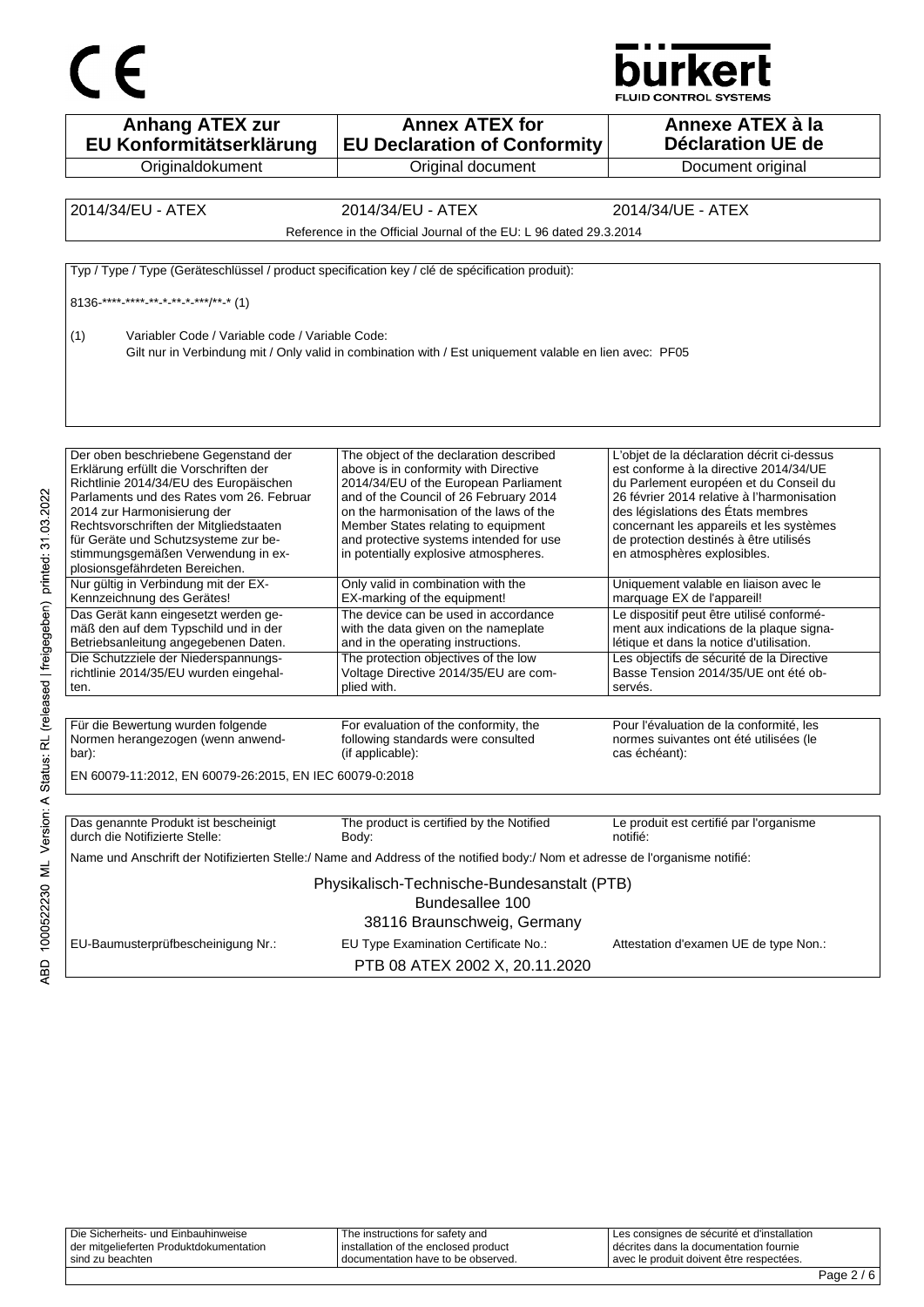## $C \in$



FLUID CONTROL SYSTEMS

| <b>Anhang EMV zur</b><br>EU Konformitätserklärung                                                                                                                                                                                                                                                   | <b>Annex EMC for</b><br><b>EU Declaration of Conformity</b>                                                                                                                                                                                                                     | Annexe CEM à la<br><b>Déclaration UE de</b>                                                                                                                                                                                                                                 |
|-----------------------------------------------------------------------------------------------------------------------------------------------------------------------------------------------------------------------------------------------------------------------------------------------------|---------------------------------------------------------------------------------------------------------------------------------------------------------------------------------------------------------------------------------------------------------------------------------|-----------------------------------------------------------------------------------------------------------------------------------------------------------------------------------------------------------------------------------------------------------------------------|
| Originaldokument                                                                                                                                                                                                                                                                                    | Original document                                                                                                                                                                                                                                                               | Document original                                                                                                                                                                                                                                                           |
| 2014/30/EU - EMV                                                                                                                                                                                                                                                                                    | 2014/30/EU - EMC                                                                                                                                                                                                                                                                | 2014/30/UE - CEM                                                                                                                                                                                                                                                            |
|                                                                                                                                                                                                                                                                                                     | Reference in the Official Journal of the EU: L 96 dated 29.3.2014                                                                                                                                                                                                               |                                                                                                                                                                                                                                                                             |
| Typ / Type / Type (Geräteschlüssel / product specification key / clé de spécification produit):<br>8136 **** **** ** * ** * ***/** *                                                                                                                                                                |                                                                                                                                                                                                                                                                                 |                                                                                                                                                                                                                                                                             |
| Der oben beschriebene Gegenstand der<br>Erklärung erfüllt die Vorschriften der<br>Richtlinie 2014/30/EU des Europäischen<br>Parlaments und des Rates vom 26. Februar<br>2014 zur Harmonisierung der<br>Rechtsvorschriften der Mitgliedsstaaten<br>über die elektromagnetische Verträglich-<br>keit. | The object of the declaration described<br>above is in conformity with Directive<br>2014/30/EU of the European Parliament<br>and of the Council of 26 February 2014<br>on the harmonisation of the laws of the<br>Member States relating to electroma-<br>gnetic compatibility. | L'objet de la déclaration décrit ci-dessus<br>est conforme à la directive 2014/30/UE<br>du Parlement européen et du Conseil du<br>26 février 2014 relative à l'harmonisa-<br>tion des législations des États membres<br>concernant la compatibilité électro-<br>magnétique. |
| Für die Bewertung wurden folgende<br>Normen herangezogen (wenn anwend-<br>bar):                                                                                                                                                                                                                     | For evaluation of the conformity, the<br>following standards were consulted<br>(if applicable):                                                                                                                                                                                 | Pour l'évaluation de la conformité, les<br>normes suivantes ont été utilisées (le<br>cas échéant):                                                                                                                                                                          |

| Die Sicherheits- und Einbauhinweise     | The instructions for safety and      | Les consignes de sécurité et d'installation |
|-----------------------------------------|--------------------------------------|---------------------------------------------|
| der mitgelieferten Produktdokumentation | installation of the enclosed product | I décrites dans la documentation fournie    |
| sind zu beachten                        | I documentation have to be observed. | avec le produit doivent être respectées.    |
|                                         |                                      |                                             |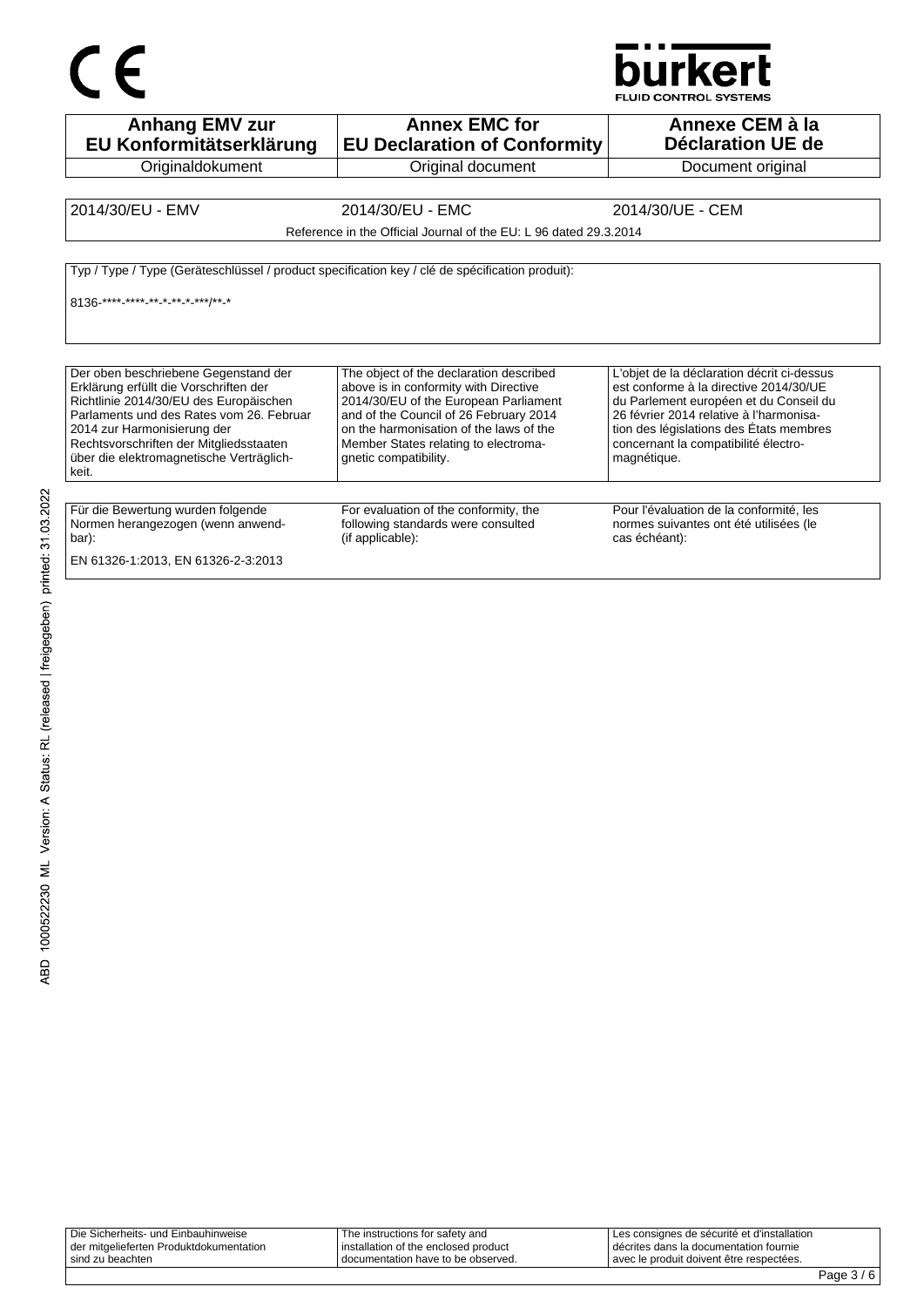## $C \in$



| <b>Anhang NSR zur</b><br>EU Konformitätserklärung                                                                                                                                                                                                                                                                                                                                   | <b>Annex LVD for</b><br><b>EU Declaration of Conformity</b>                                                                                                                                                                                                                                                                                                       | Annexe DBT à la<br><b>Déclaration UE de</b>                                                                                                                                                                                                                                                                                                                      |
|-------------------------------------------------------------------------------------------------------------------------------------------------------------------------------------------------------------------------------------------------------------------------------------------------------------------------------------------------------------------------------------|-------------------------------------------------------------------------------------------------------------------------------------------------------------------------------------------------------------------------------------------------------------------------------------------------------------------------------------------------------------------|------------------------------------------------------------------------------------------------------------------------------------------------------------------------------------------------------------------------------------------------------------------------------------------------------------------------------------------------------------------|
| Originaldokument                                                                                                                                                                                                                                                                                                                                                                    | Original document                                                                                                                                                                                                                                                                                                                                                 | Document original                                                                                                                                                                                                                                                                                                                                                |
|                                                                                                                                                                                                                                                                                                                                                                                     |                                                                                                                                                                                                                                                                                                                                                                   |                                                                                                                                                                                                                                                                                                                                                                  |
| 2014/35/EU - NSR                                                                                                                                                                                                                                                                                                                                                                    | 2014/35/EU - LVD                                                                                                                                                                                                                                                                                                                                                  | 2014/35/UE - DBT                                                                                                                                                                                                                                                                                                                                                 |
|                                                                                                                                                                                                                                                                                                                                                                                     | Reference in the Official Journal of the EU: L 96 dated 29.3.2014                                                                                                                                                                                                                                                                                                 |                                                                                                                                                                                                                                                                                                                                                                  |
|                                                                                                                                                                                                                                                                                                                                                                                     |                                                                                                                                                                                                                                                                                                                                                                   |                                                                                                                                                                                                                                                                                                                                                                  |
| Typ / Type / Type (Geräteschlüssel / product specification key / clé de spécification produit):<br>8136-**** **** ** * * * * ***/** *                                                                                                                                                                                                                                               |                                                                                                                                                                                                                                                                                                                                                                   |                                                                                                                                                                                                                                                                                                                                                                  |
| Der oben beschriebene Gegenstand der<br>Erklärung erfüllt die Vorschriften der<br>Richtlinie 2014/35/EU des Europäischen<br>Parlaments und des Rates vom 26. Fe-<br>bruar 2014 zur Harmonisierung der<br>Rechtsvorschriften der Mitgliedstaaten<br>über die Bereitstellung elektrischer<br>Betriebsmittel zur Verwendung innerhalb<br>bestimmter Spannungsgrenzen auf dem<br>Markt. | The object of the declaration described<br>above is in conformity with Directive<br>2014/35/EU of the European Parliament<br>and of the Council of 26 February 2014<br>on the harmonisation of the laws of the<br>Member States relating to the making<br>available on the market of electrical<br>equipment designed for use within cer-<br>tain voltage limits. | L'objet de la déclaration décrit ci-dessus<br>est conforme à la directive 2014/35/UE<br>du Parlement européen et du Conseil du<br>26 février 2014 relative à l'harmonisa-<br>tion des législations des États membres<br>concernant la mise à disposition sur le<br>marché du matériel électrique destiné à<br>être employé dans certaines limites de<br>tension. |
| Die Richtlinie 2014/33/EU ist nur bei<br>Produkten anzuwenden, die nicht in den<br>Anwendungsbereich der ATEX-Richtlinie<br>fallen.                                                                                                                                                                                                                                                 | Directive 2014/33/EU applies only to<br>products that do not fall inside the scope of<br>the ATEX Directive.                                                                                                                                                                                                                                                      | La directive 2014/33/UE s'applique<br>uniquement aux produits qui ne relèvent pas<br>de la directive ATEX.                                                                                                                                                                                                                                                       |
| Für die Bewertung wurden folgende<br>Normen herangezogen (wenn anwend-<br>bar):                                                                                                                                                                                                                                                                                                     | For evaluation of the conformity, the<br>following standards were consulted<br>(if applicable):                                                                                                                                                                                                                                                                   | Pour l'évaluation de la conformité, les<br>normes suivantes ont été utilisées (le<br>cas échéant):                                                                                                                                                                                                                                                               |
|                                                                                                                                                                                                                                                                                                                                                                                     |                                                                                                                                                                                                                                                                                                                                                                   |                                                                                                                                                                                                                                                                                                                                                                  |

EN 61010-1:2010

| Die Sicherheits- und Einbauhinweise     | The instructions for safety and        | Les consignes de sécurité et d'installation |
|-----------------------------------------|----------------------------------------|---------------------------------------------|
| der mitgelieferten Produktdokumentation | I installation of the enclosed product | I décrites dans la documentation fournie    |
| sind zu beachten                        | documentation have to be observed.     | avec le produit doivent être respectées.    |
|                                         |                                        |                                             |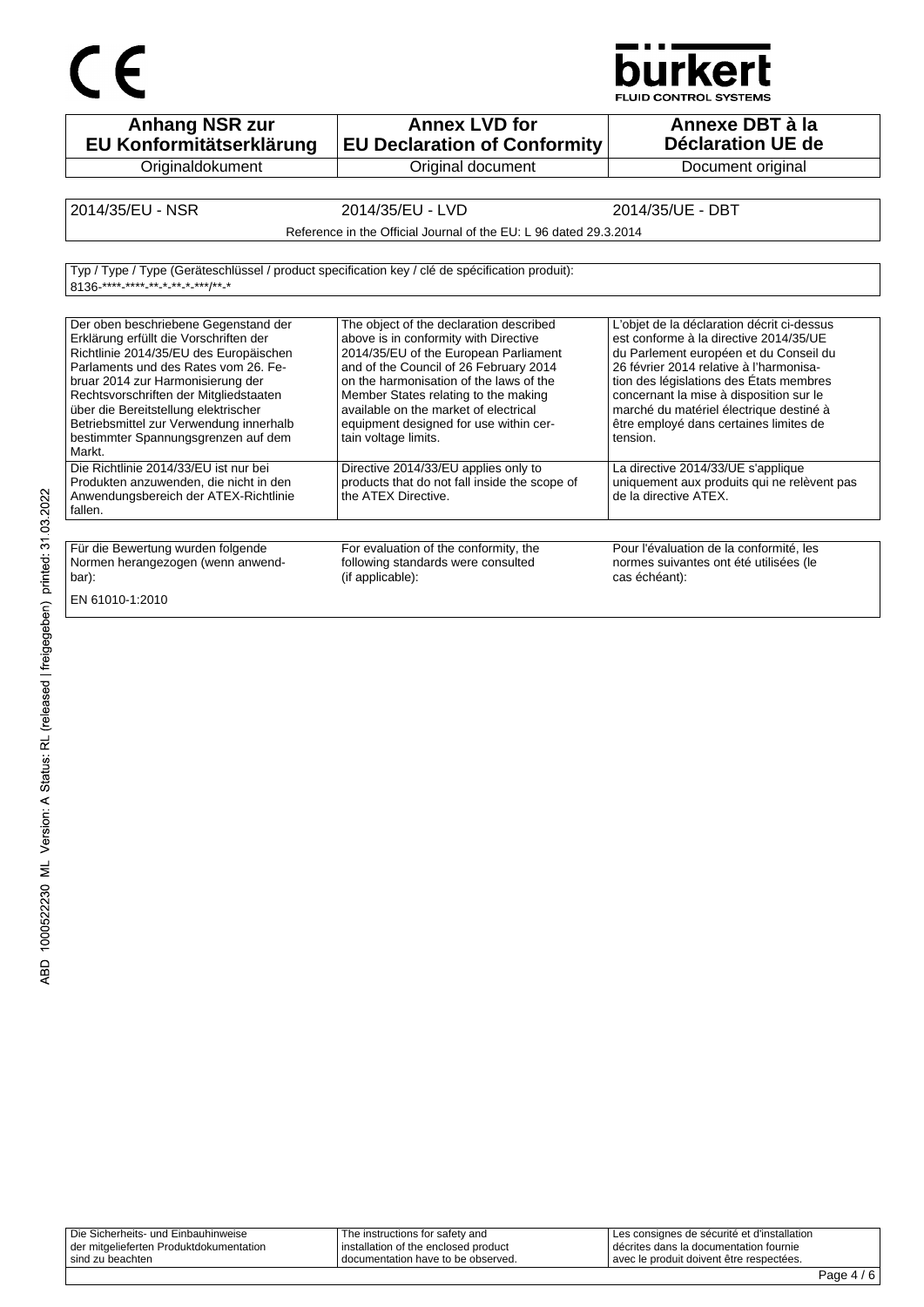



FLUID CONTROL SYSTEMS

| Anhang RED (R&TTE) zur<br>EU Konformitätserklärung                                                                                                                                                                             | Annex RED (R&TTE) for<br><b>EU Declaration of Conformity</b>                                                                                                         | Annexe RED (R&TTE) à la<br><b>Déclaration UE de</b>                                                                                                          |
|--------------------------------------------------------------------------------------------------------------------------------------------------------------------------------------------------------------------------------|----------------------------------------------------------------------------------------------------------------------------------------------------------------------|--------------------------------------------------------------------------------------------------------------------------------------------------------------|
| Originaldokument                                                                                                                                                                                                               | Original document                                                                                                                                                    | Document original                                                                                                                                            |
|                                                                                                                                                                                                                                |                                                                                                                                                                      |                                                                                                                                                              |
| 2014/53/EU - RED (R&TTE)                                                                                                                                                                                                       | 2014/53/EU - RED (R&TTE)                                                                                                                                             | 2014/53/UE - RED (R&TTE)                                                                                                                                     |
|                                                                                                                                                                                                                                | Reference in the Official Journal of the EU: L 153 dated 22.5.2014                                                                                                   |                                                                                                                                                              |
| 8136-****-****-*-*-*-*-***/**-*                                                                                                                                                                                                | Typ / Type / Type (Geräteschlüssel / product specification key / clé de spécification produit):                                                                      |                                                                                                                                                              |
| Der oben beschriebene Gegenstand der<br>Erklärung erfüllt die einschlägigen<br>Harmonisierungsrechtsvorschriften der<br>Richtlinie 2014/53/EU und<br>gegebenenfalls weitere<br>Harmonisierungsrechtsvorschriften der<br>Union. | The object of the declaration described<br>above is in conformity with the Directive<br>2014/53/EU and other Union<br>harmonisation legislation where<br>applicable. | L'objet de la déclaration décrit ci-dessus<br>est conforme à la Directive 2014/53/UE<br>et autres législations d'harmonisation de<br>l'Union, s'il y a lieu. |
| Für die Bewertung wurden folgende<br>Normen herangezogen (wenn anwend-<br>bar):<br>EN 302372 V2.1.1:2013, EN 302729 V2.1.1:2013                                                                                                | For evaluation of the conformity, the<br>following standards were consulted<br>(if applicable):                                                                      | Pour l'évaluation de la conformité, les<br>normes suivantes ont été utilisées (le<br>cas échéant):                                                           |

| Die Sicherheits- und Einbauhinweise     | The instructions for safety and        | ILes consignes de sécurité et d'installation |
|-----------------------------------------|----------------------------------------|----------------------------------------------|
| der mitgelieferten Produktdokumentation | I installation of the enclosed product | décrites dans la documentation fournie       |
| sind zu beachten                        | documentation have to be observed.     | l avec le produit doivent être respectées.   |